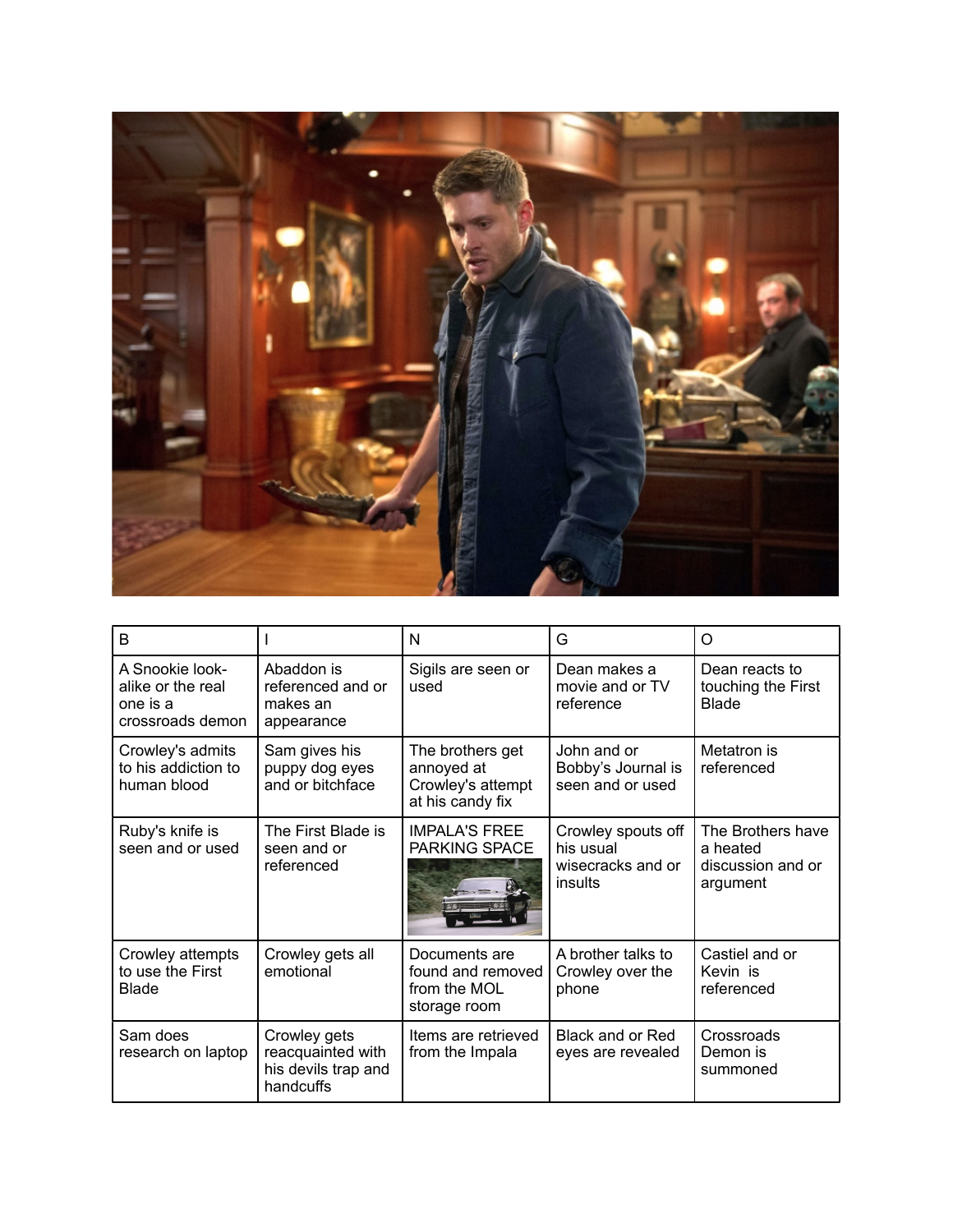

| B                                                                       |                                                                    | N                                                    | G                                                                     | O                                                         |
|-------------------------------------------------------------------------|--------------------------------------------------------------------|------------------------------------------------------|-----------------------------------------------------------------------|-----------------------------------------------------------|
| Items are retrieved<br>from the Impala                                  | Sam does<br>research on laptop                                     | Crossroads Demon<br>is summoned                      | Crowley gets<br>reacquainted with<br>his devils trap and<br>handcuffs | Black and or Red<br>eyes are revealed                     |
| Crowley gets all<br>emotional                                           | Documents are<br>found and<br>removed from the<br>MOL storage room | Crowley attempts<br>to use the First<br><b>Blade</b> | Castiel and or<br>Kevin is<br>referenced                              | A brother talks to<br>Crowley over the<br>phone           |
| The First Blade is<br>seen and or<br>referenced                         | Crowley spouts off<br>his usual<br>wisecracks and or<br>insults    | <b>IMPALA'S FREE</b><br><b>PARKING SPACE</b>         | The Brothers have<br>a heated<br>discussion and or<br>argument        | Sigils are seen or<br>used                                |
| Dean reacts to<br>touching the First<br><b>Blade</b>                    | Dean makes a<br>movie and or TV<br>reference                       | Ruby's knife is<br>seen and or used                  | A Snookie look-<br>alike or the real<br>one is a<br>crossroads demon  | Abaddon is<br>referenced and or<br>makes an<br>appearance |
| The brothers get<br>annoyed at<br>Crowley's attempt<br>at his candy fix | John and or<br>Bobby's Journal is<br>seen and or used              | Crowley admits to<br>his addiction to<br>human blood | Sam gives his<br>puppy dog eyes<br>and or bitchface                   | Metatron is<br>referenced                                 |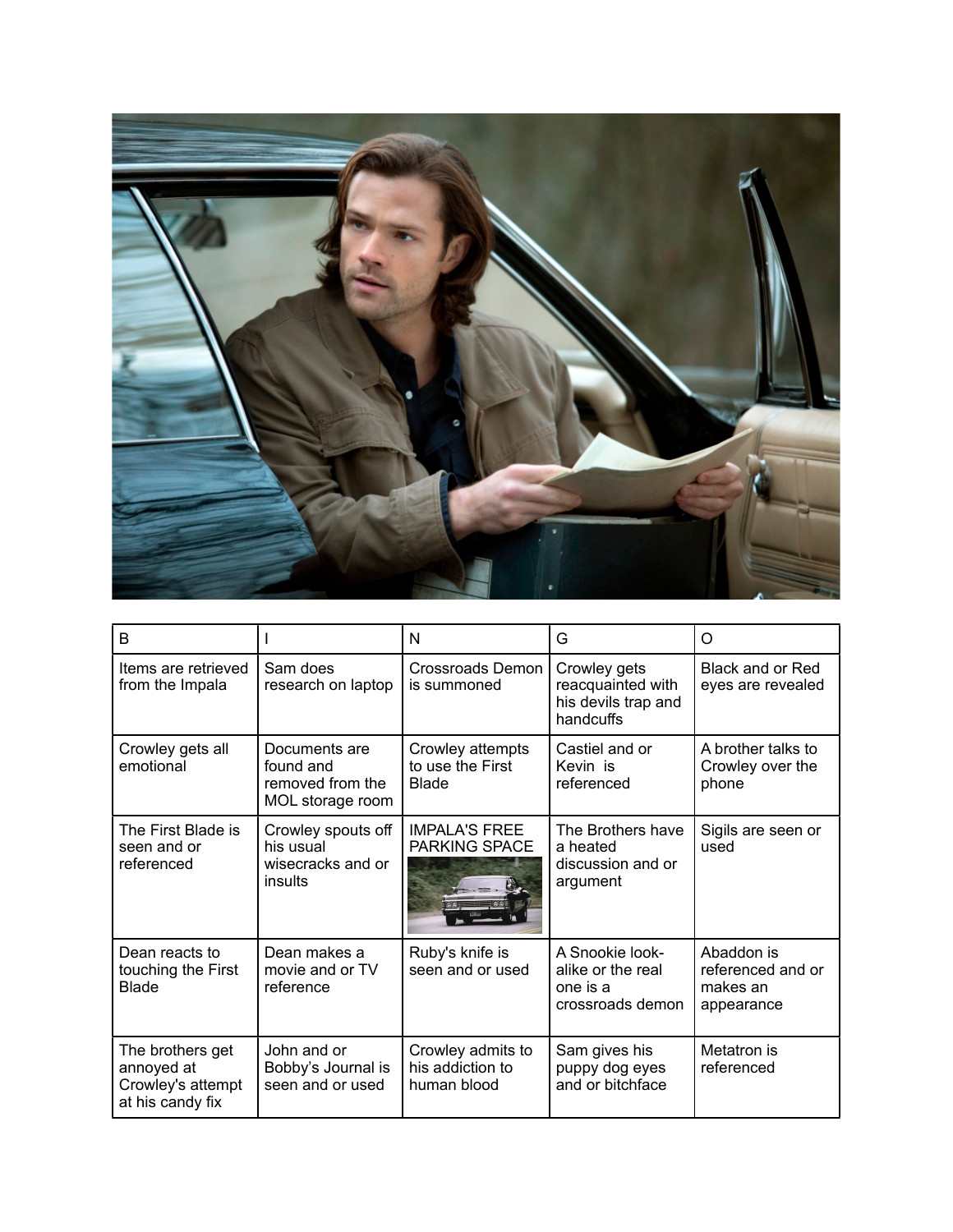

| B                                                               |                                                                         | N                                                    | G                                                                  | O                                                                    |
|-----------------------------------------------------------------|-------------------------------------------------------------------------|------------------------------------------------------|--------------------------------------------------------------------|----------------------------------------------------------------------|
| Crowley admits to<br>his addiction to<br>human blood            | The brothers get<br>annoyed at<br>Crowley's attempt<br>at his candy fix | Metatron is<br>referenced                            | John and or<br>Bobby's Journal is<br>seen and or used              | Sam gives his<br>puppy dog eyes<br>and or bitchface                  |
| Dean makes a<br>movie and or TV<br>reference                    | Ruby's knife is<br>seen and or used                                     | Dean reacts to<br>touching the First<br><b>Blade</b> | Abaddon is<br>referenced and or<br>makes an<br>appearance          | A Snookie look-<br>alike or the real<br>one is a<br>crossroads demon |
| Crowley spouts off<br>his usual<br>wisecracks and or<br>insults | The Brothers have<br>a heated<br>discussion and or<br>argument          | <b>IMPALA'S FREE</b><br>PARKING SPACE                | Sigils are seen or<br>used                                         | Crossroads<br>Demon is<br>summoned                                   |
| Black and or Red<br>eyes are revealed                           | Crowley gets<br>reacquainted with<br>his devils trap and<br>handcuffs   | The First Blade is<br>seen and or<br>referenced      | Items are retrieved<br>from the Impala                             | Sam does<br>research on laptop                                       |
| Crowley attempts<br>to use the First<br>Blade                   | Castiel and or<br>Kevin is<br>referenced                                | Crowley gets all<br>emotional                        | Documents are<br>found and<br>removed from the<br>MOL storage room | A brother talks to<br>Crowley over the<br>phone                      |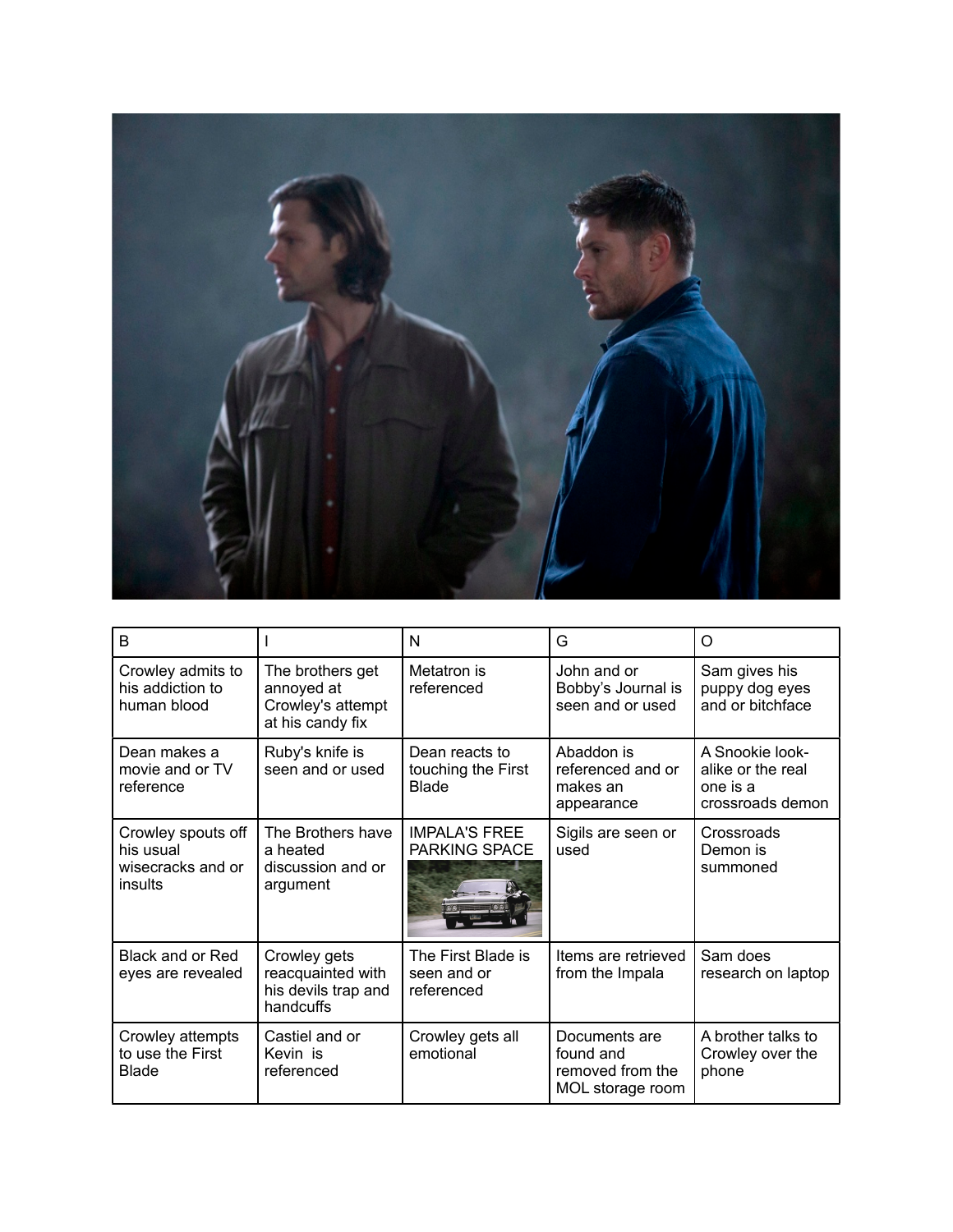

| B                                                                     |                                                           | N                                                               | G                                                    | Ω                                                                       |
|-----------------------------------------------------------------------|-----------------------------------------------------------|-----------------------------------------------------------------|------------------------------------------------------|-------------------------------------------------------------------------|
| Crowley gets all<br>emotional                                         | Crowley attempts<br>to use the First<br><b>Blade</b>      | A brother talks to<br>Crowley over the<br>phone                 | Castiel and or<br>Kevin is<br>referenced             | Documents are<br>found and<br>removed from the<br>MOL storage room      |
| Crowley gets<br>reacquainted with<br>his devils trap and<br>handcuffs | The First Blade is<br>seen and or<br>referenced           | Black and or Red<br>eyes are revealed                           | Sam does<br>research on laptop                       | Items are retrieved<br>from the Impala                                  |
| The Brothers have<br>a heated<br>discussion and or<br>argument        | Sigils are seen or<br>used                                | <b>IMPALA'S FREE</b><br>PARKING SPACE                           | Crossroads<br>Demon is<br>summoned                   | Metatron is<br>referenced                                               |
| Sam gives his<br>puppy dog eyes<br>and or bitchface                   | John and or<br>Bobby's Journal is<br>seen and or used     | Crowley spouts off<br>his usual<br>wisecracks and or<br>insults | Crowley admits to<br>his addiction to<br>human blood | The brothers get<br>annoyed at<br>Crowley's attempt<br>at his candy fix |
| Dean reacts to<br>touching the First<br><b>Blade</b>                  | Abaddon is<br>referenced and or<br>makes an<br>appearance | Dean makes a<br>movie and or TV<br>reference                    | Ruby's knife is<br>seen and or used                  | A Snookie look-<br>alike or the real<br>one is a<br>crossroads demon    |